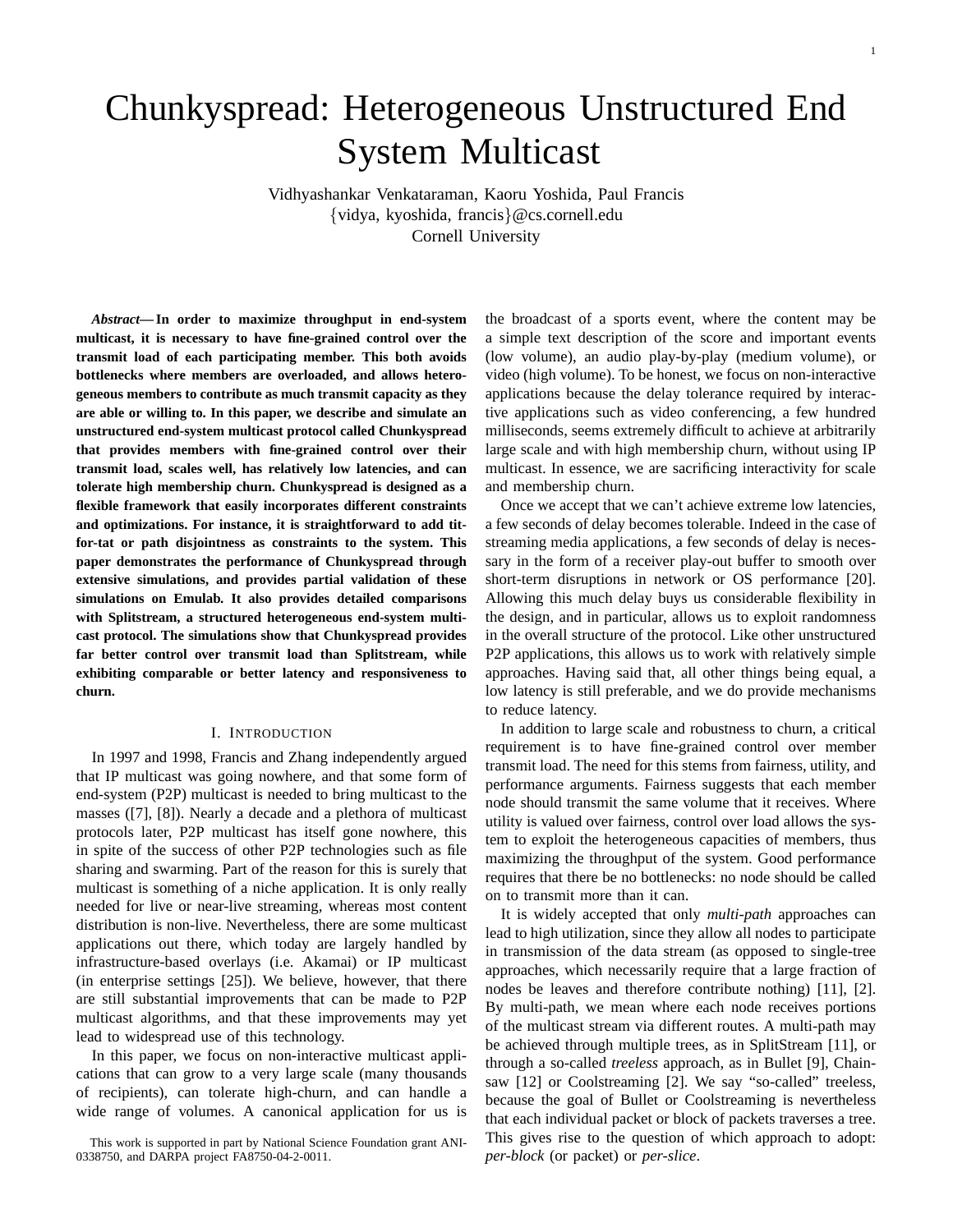In the case of protocols that build trees with per-block granularity, each node explicitly informs its neighbors of which blocks it has, and requests from each neighbor which blocks it would like to receive. This kind of a push-pull swarming strategy represents a substantial overhead: with an average node degree of 20 (as used in [12]), this means an additional 20 packets (10 sent and 10 received on average), for every data block received. If the stream is low volume, this overhead can be many times the stream volume. For higher volume applications, which Bullet and Coolstreaming target, the overhead is more acceptable, but is nevertheless worth trying to avoid. Swarming also results in added delay to execute the push-pull, requiring that packets be buffered long enough to accommodate the delay and avoid packet loss.

With a per-slice granularity, nodes maintain a long-term parent-child relationship with respect to each slice (where a slice is defined as every  $M^{th}$  packet of a data stream, M being the number of slices). As a result, once the trees are established, there is virtually no per-packet overhead. On the other hand, if a node crashes or otherwise stops performing adequately, all of its offspring in the tree will suddenly stop receiving some packets until the tree can be re-built. In an environment with constant churn, trees are continuously being destroyed and rebuilt, resulting in a considerable control message overhead. In order to avoid packet loss due to disruptions in the trees, nodes must buffer packets for the period of time it takes to repair a tree.

What all this means is that both swarming and tree-building approaches exhibit the same types of trade-offs. Both have control message overheads (though for different reasons), both suffer from substantial delays in packet reception (though for different reasons) and require some amount of buffering to prevent packet loss. To succeed, tree-building approaches must have simple tree creation and repair algorithms that converge very fast. Swarming approaches, on the other hand, must adopt strategies that minimize the overhead and delay of the pushpull. It is not at all clear which approach might emerge as the best by these measures. Ultimately some kind of hybrid strategy may be appropriate.

An important consideration is simplicity. In spite of the fact that we, the research community do not have good measures for "simplicity", it seems clear to us that swarming strategies are simpler than tree-building strategies. We believe that this simplicity makes swarming approaches easier to build and deploy, and ultimately results in more robust systems.

Despite the above arguments, we have chosen to place a stake in the ground, and that stake is a tree-building approach. Our reasoning for this boils down to two arguments. First, we believe that tree-building approaches can in fact be made quite simple, even if not as simple as swarming. For instance, we have chosen an unstructured approach that exploits bloom filters in the data path [19]. Second, as already discussed we believe that fine-grained control over transmission load is critical. We also believe that the multicast system should be able to easily incorporate other performance criteria and constraints such as tit-for-tat. Our intuition, as well as our experience so far, suggests that a certain amount of fine-tuning is required to consistently achieve a desired load balance, and that this fine-tuning inevitably takes a certain amount of time and overhead. Enforcing tit-for-tat constrains this fine-tuning even further. The long-term parent-child relationships inherent in trees allows us to amortize the cost of this fine-tuning over a relatively long period of time.

By contrast, swarming, in its purest form, constantly reformulates what is exchanged between neighbors. Fine-tuning load balance or establishing enforceable tit-for-tat in this environment seems problematic. This may seem an odd thing to say given BitTorrent, whose success arguably derives from its tit-for-tat capability. The difference, however, is that BitTorrent is a file sharing protocol, not a real-time multicast protocol. The issues of delay and sustainable load don't come into play with file sharing, thus giving BitTorrent a form of flexibility that multicast doesn't have.

This paper makes the following contributions:

- 1) We give a detailed description of Chunkyspread, a new end-system multicast protocol that gives fine-grained control over each member's transmit load, reacts quickly to membership changes, exhibits relatively low latencies, scales well, and has low overhead. Furthermore, Chunkyspread is designed such that it provides a framework for adding new performance optimizations and constraints, such as tit-for-tat.
- 2) We present a thorough simulation analysis of Chunkyspread's load control, latency optimization, responsiveness, and overhead.
- 3) Using the MSPastry simulation of Splitstream, we present an analysis of Splitstream for the same metrics, and compare Splitstream with Chunkyspread.
- 4) Again through simulation, we present preliminary and limited analysis of Chunkyspread for tit-for-tat, and for the basic trade-off of buffer size, data redundancy, and packet loss in the face of churn.
- 5) We present limited results of a complete implementation of Chunkyspread running on Emulab. These results validate our simulation results.

This paper is organized as follows. Section II describes our approach in detail. Section III gives an overview of the existing multi-tree approach, namely Splitstream. Section IV presents evaluations of both Chunkyspread and Splitstream, V discusses related work in our area while VI concludes the paper and presents future directions to our work.

#### II. PROTOCOL DESCRIPTION

We start with a high-level overview of Chunkyspread, followed by detailed descriptions of its various components.

Chunkyspread constructs a single-source multicast group among a set of member end-systems. In other words, there is one sender, (which we call the *true source*), and multiple receivers. Support for multiple senders is simple, but we have not provided this so far in our implemetation and do not discuss any further in this paper. Like Splitstream, the true source transmits the multicast stream as M distinct slices. Each set of these M slices is said to constitute a *block* of stream. Each slice is transmitted over a separate multicast tree. But, quite unlike Splitstream, the trees are not necessarily nodedisjoint; as we explain in a later section, node-disjointness is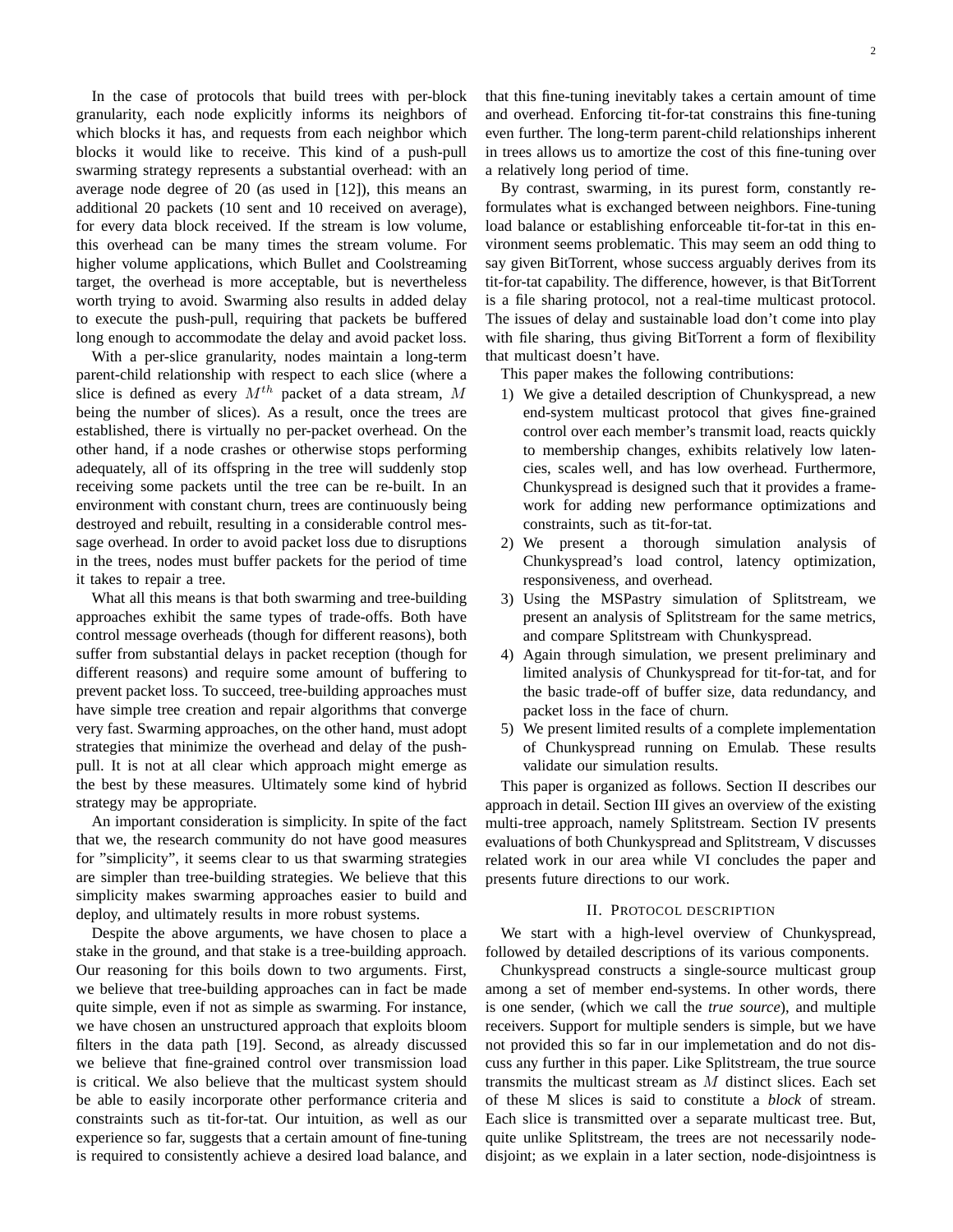a difficult property to achieve even in Splitstream especially in heterogeneous environments.

Applications can access Chunkyspread through an API that provides *join()*, *quit()*, *send()*, and *receive()* primitives, typical to any multicast protocol. Of particular interest is the *join()* primitive that takes the following parameters: the group name, the member type (true source or receiver), the target load, and the maximum load. The two load parameters refer to the transmit load of a member, and may be expressed by the application as absolute throughput values (e.g. 100Kbps), or as a percentage of the stream volume (e.g. 75% or 250%). The maximum load is the absolute maximum volume that the member<sup>1</sup> will transmit at any time while the target load is the volume that the member would like to be sending at steady state. The expectation is that the steady state volume sent by the application will be near the target load: in fact, it may be slightly above or below. Of course, there should be enough capacity in the system to transmit the stream. No P2P multicast system can operate otherwise. Chunkyspread internally expresses load in units of the number of slices, and not bandwidth or percentage of stream volume. Chunkyspread uses the following parameters: the number of slices *M*, the latency threshold, minimum node degree *MND*, and minimum load *MinL*. These might be set by the true source and communicated to all members. We will postpone the discussion on the last two parameters to later in this section.

The default value for the number of slices that the stream is split, is 16<sup>2</sup>. The *latency threshold* is a value that determines how the system should weigh the trade-off between achieving target load and minimizing latency. It is expressed as a percentage of the target load. For instance, assume that a given Chunkyspread application requests a target load of 100%, and that  $M = 16$  and the latency threshold=10%. 10% above and below 16 slices is 18 and 14 slices respectively after rounding to the nearest slice. The lower edge of the range (14 slices in this case) is called the *Lower Latency Threshold LLT* while the upper edge is called the *Upper Latency Threshold ULT*.

Given the *LLT* and the *ULT*, load balancing and latency reduction work as follows. As long as a given member node's load is outside this range, the system adjusts to move the load within the range. If a node X's load is below its *LLT*, other nodes will try to become a child of X, thus increasing X's load. If X's load is above its *ULT*, existing children of X will try to find other parents, thus decreasing X's load. Once nodes' loads are within the *LLT-ULT* range, they will no longer try to improve load, but rather try to optimize latency. Whenever a change of parent for a given slice improves latency by a certain margin without causing the load to fall outside this range, that change is made.

From this, we can see that a larger *LLT-ULT* range will improve latency at the expense of nodes not getting as close to their target load, while a smaller range has the opposite effect.

To join a Chunkyspread multicast group, nodes must first



Fig. 1. The load-latency thresholds

contact a rendezvous node at a well-known location (DNS name or IP address). This rendezvous node must know of at least one existing member of the multicast group. This style of joining a P2P group is a fairly standard practice, and not further discussed here.

Once a joining member node or the true source finds at least one existing node, it participates in a continuously running distributed algorithm called Swaplinks [5] that produces a random graph among all nodes using simple weighted random walks. This random neighbor graph is the underpinning of Chunkyspread in much the same way as RanSub [17] is the underpinning of Bullet. Swaplinks is able to statistically control the node degree of each node, and Chunkyspread exploits this to give nodes with higher target loads proportionally higher node degrees. The idea here is that nodes with higher load should have more neighbors to transmit slices, and nodes with lower load should have proportionally fewer neighbors. With network churn, the neighbor set of each node changes, but the number of neighbors stays roughly the same. In addition to these random neighbors, nodes may discover other nodes that are nearby with respect to latency. These nodes may be added to the neighbor set to improve latency.

This is where the system-wide parameters *minimum node degree MND*, and *minimum load MinL* come into play. *MND* is the smallest node degree in the random graph that any node may have. Its default value is 8, and as far as we know, this value is universally appropriate. Since node degree is set proportionally to the target load, the node degree of any nodes is set to be *ND = min[8, (TL/MinL)\*MND]*, where *TL* is the target load. As with ensuring that a given Chunkyspread group has enough capacity, the application must also ensure that *MinL* is set to an appropriate value: i.e., the expected smallest capacity of a host in the system. It may also be possible to set *MinL* dynamically, for instance by having nodes remember the lowest *TL* they've seen in the network, and setting *MinL* accordingly. We have not explored this possibility.

Unlike the receiving nodes, the true source discovers exactly *M* (the number of slices) neighbors. The true source transmits one slice to each of these neighbors. These neighbors become the roots of *M* multicast trees, and are called the *slice sources*. If a slice source quits, then the true source discovers this and selects a new random node as the slice source. Note that a node may be a slice source for more than one slice.

A node, upon joining the random graph, tries to find a parent for each slice without forming a loop. We avoid and detect loops using bloom filters in the data packets. In selecting parents, each node tries to maintain a set of constraints, as

<sup>&</sup>lt;sup>1</sup>Note that the term member refers to receiving members only, not the true source. We use the terms member and node interchangeably.

<sup>&</sup>lt;sup>2</sup>We experimented with more and less and this value gave a satisfactory load control as well as an acceptable overhead.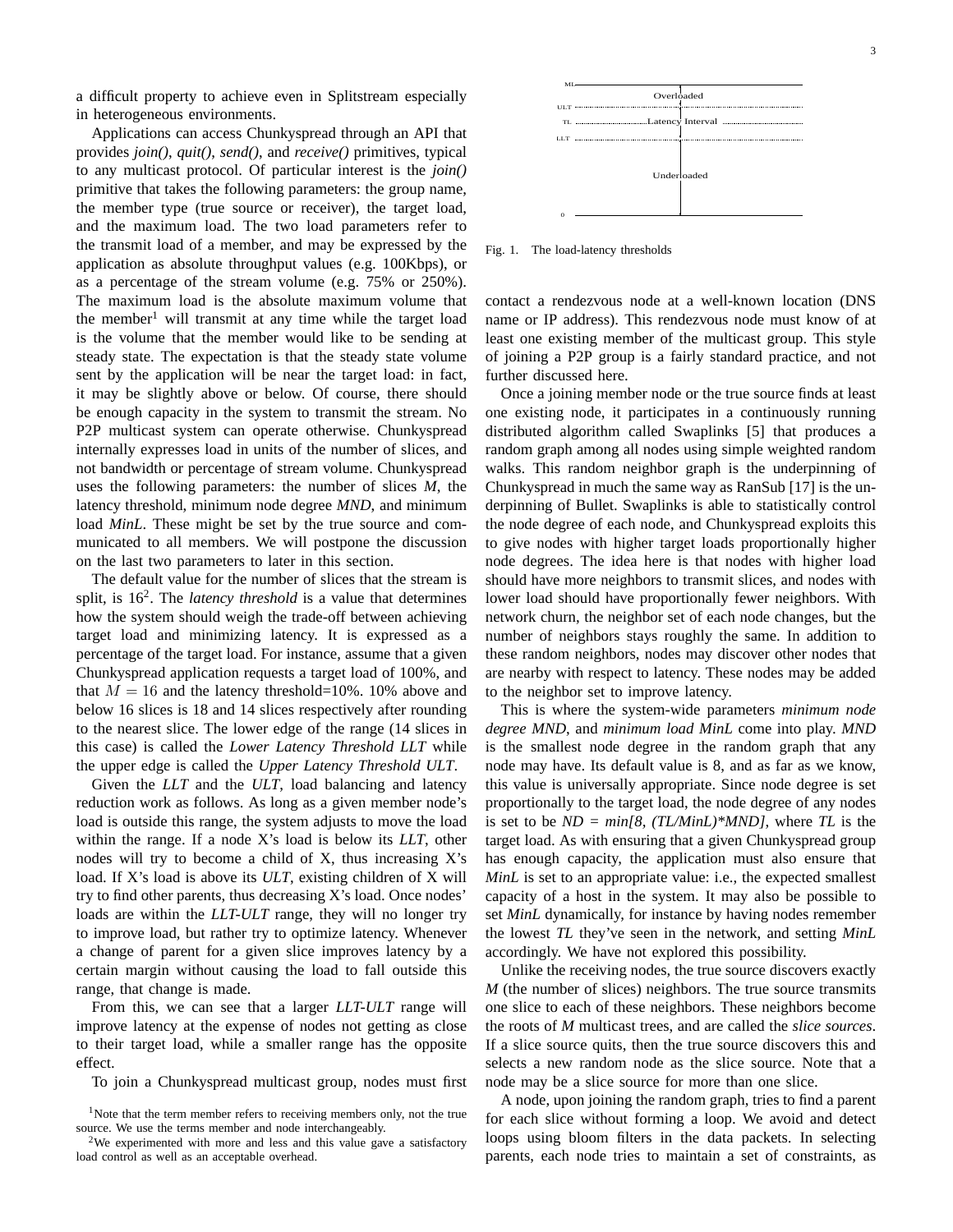well as its performance goals and those of its neighbors. The performance goals we have implemented and studied in this paper are target and maximum load, and latency, as described above. Other constraints may include tit-for-tat and path-disjointness.

The basic process is straightforward. Each node lets its neighbors know initially about its *LLT-ULT* range and its maximum load (*ML*). Further, each node periodically advertises to all of its neighbors the following: its per-slice bloom filters, information about the arrival time of each slice, its current load (i.e. the number of children it has). Additional performance constraints may be added to this list. Each node takes this information into consideration to determine which neighbors would make appropriate parents for each slice. As conditions change, for example, due to neighborhood alterations, load or latency changes, nodes may select different neighbors as parents for each slice. Note that as a result of this process, a neighbor may be the child for some slices, and the parent for others. Figure 1 shows the thresholds used by Chunkyspread in fine tuning the load and latencies in the trees.

Given this overview, the following subsections provide additional detail.

**Loop avoidance and detection:** Bloom filters offer a spatially efficient method to detect and avoid loops, with a tunable rate of false positives[19]. Each node selects a bloom mask with an appropriate number of bits. A node, before forwarding a data packet, adds its bloom mask to the bloom filter that is tagged along with the data packet. Loops are avoided by having nodes advertise the bloom filters they receive for every slice to their neighbors. A given node does not select a neighbor as a slice parent if the node itself appears in the neighbor's received bloom filter.

Loops are detected immediately by the first packet that traverses the  $loop<sup>3</sup>$ . This packet can either be a data packet sent by the application, or, in the absence of such packets, a probe packet transmitted by a node to its children. The first node to detect the looping packet drops it and immediately selects a new parent.

**Fine-tuning Load:** As described above, each node periodically checks to see if it has an overloaded parent (above the parent's *ULT*), and an underloaded neighbor (whose load is below *LLT* and satisfies the loop-free condition), and if so attempts to *switch* parents. Since multiple nodes are doing this at the same time, multiple potential switches may be possible. To encourage only the best such switches take place, each node with a potential switch informs its overloaded parent of the loads of all (or a subset of the most) underloaded potential parents. The parent, which may receive similar information from multiple children, picks the best candidate (the child's neighbor with the least load), and instructs the selected child to make the switch. In our system, the overloaded parent usually picks one amongst a set of good candidates so as to avoid implosion of switch requests to such nodes.

The child then sends a switch message to the potential parent which accepts or rejects the request depending on its load and its bloom filter for that slice (these parameters may have changed from the time since the child had made the request). If the switch request is accepted, the child informs the previous parent of the switch completion.

The switch messages that the child sends to its future and the current parent, identify the sequence number of a future data packet at which the current parent should stop transmitting, and the new parent should start. This minimizes packet loss or duplication during the switch itself. The switch message also contains the load parameters that were in force when the decision to switch was made. If these parameters have changed significantly in the interim, the switch is aborted.

It is important to note that, in the absence of churn and switches due to fine-tuning latency, the algorithm for balancing load will converge. Every load balancing switch results in a node above *ULT* reducing its load and a node below *LLT* increasing its load. Once within the *LLT-ULT* range, there are no load-balancing switches that can push a node out of that range, and no load-balancing switches take place between nodes already in the *LLT-ULT* range. The period when the load-balancing switches take place predominantly in a node is called the load-phase of the algorithm.

**Fine-tuning Latency:** Once all of a node's parents are within their *LLT-ULT* range, the node looks for parent switches that can improve the latency with which it receives packets while keeping loads within the *LLT-ULT*range. This constitutes the latency phase of our algorithm. We use a novel trick that allows us to measure the relative latency with which each neighbor receives each slice without requiring synchronized clocks. Specifically, each node measures the delay at which it receives packets from each slice *relative to other slices*. The idea is simple: a node close to a slice source in a tree will receive packets for that slice relatively *sooner* than it will receive comparable packets of other slices. If a node has a parent that is receiving a given slice *late* (relative to its other slices), and a potential parent that is receiving the same slice relatively *early*, then it should switch parents (as long as both neighbors' loads remain within range). Note that nodes only make such switches if the expected improvement in latency is beyond a certain threshold. The latency measure described above should be calculated as a moving average to smooth out transient changes due to congestion.

We have not used the overlay path length as a measure for latency reduction for obvious reasons: small path lengths do not necessarily yield low latencies, especially if the underlying graph is locality-aware. A smaller path length does, however, mean that the packet has to traverse fewer nodes which reduces the chances of disconnections in the path. If this is desired, path length can be used as a metric for parent selection (in addition to or instead of latency).

**Initial Tree Construction and Forced Parent Selection:** In Chunkyspread, new trees must be "kick-started" when the true source first starts the multicast stream or when a slice source quits and the true source chooses a new one. Initial tree construction involves a simple controlled flooding mechanism similar to the one used in Chainsaw. Shortly after a node starts receiving flooded packets for a given slice, it selects a parent from among the neighbors from which it received the flooded

<sup>&</sup>lt;sup>3</sup>A loop can happen in spite of maintaining a bloom filter. A node that is not yet aware of a bloom filter change in its ancestors, can accept one of the ancestors as its child.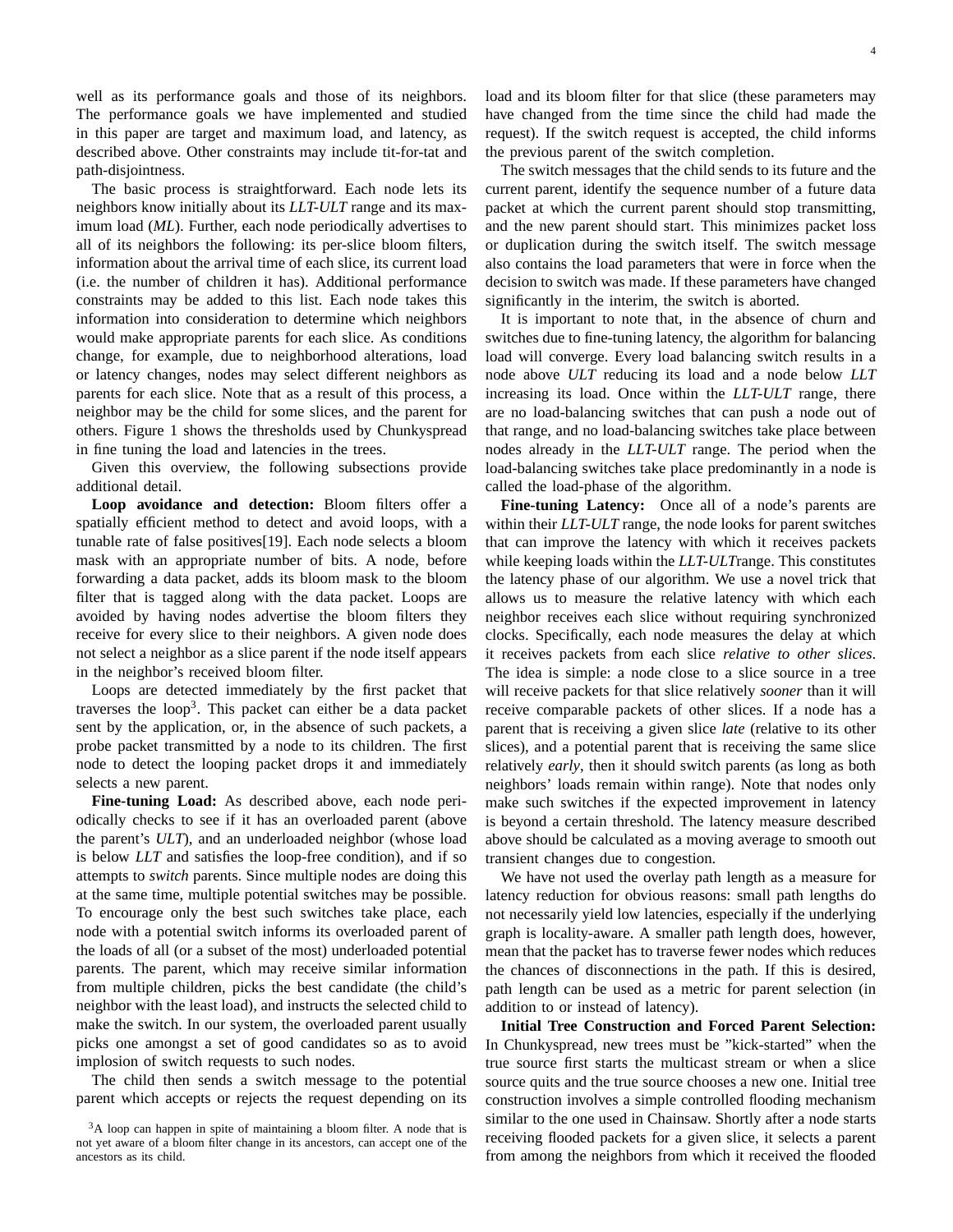packet and the parent accepts the node if its load has not exceeded *ML*.

Apart from this, a node that joins a multicast session whose trees have already been constructed through the flooding mechanism described above, may have to periodically request its neighbors to be parents for each of its slices until it finds them. As a result of these cases, the parent's load may exceed the upper latency threshold *ULT*. Normally, the ongoing load balancing process will bring the load back to or below *ULT*, though on the rare occasion a node's load may stay above *ULT* for a period of time due to the lack of availability of potential parents for its children (though there may be underloaded nodes elsewhere in the system).

There are three other cases where a node may request a parent even though doing so pushes the parent's load above its *ULT*. All three are cases where the node is forced to change its parent. This may happen when a loop is detected, when the parent quits the group, and when the Swaplinks algorithm changes the neighbor set as part of its normal operation[5]. While the first two is effectively a temporary disconnection from the tree, the third is usually similar in effect of any normal switch. Note that a node may only reject a request to become a parent if doing so pushes its load above *ML*, or it does not satisfy the looping constraint (and any other if needed).

## III. OVERVIEW OF SPLITSTREAM

Since we make simulation comparisons of Chunkyspread and Splitstream, a brief overview of Splitstream is provided here. Splitstream builds multiple trees on top of Scribe, a single-tree multicast protocol that constructs its tree using the overlay routes of the underlying DHT (Pastry). However, a node may not have enough capacity to serve all its inneighbors that want to join the multicast group. In order to avoid nodes getting loaded beyond their capacities, Scribe resorts to two other mechanisms, namely pushdown and anycast operations. When a fully loaded Splitstream node is requested to parent another node, it may preempt one child node for another based on ID constraints [16]. The resulting orphaned node recursively contacts the parent's descendants (called *pushdown*) to find a parent and if it still cannot find one, *anycasts* to the group of nodes that have spare capacity.

Splitstream works well in homogeneous cases with usually the Pastry neighbors serving the nodes. However, in heterogeneous environments, the pushdown and anycast operations happen more often and this leads to frequent disconnections of nodes: not only is the preempted node disconnected, but so are its descendants in the tree. The two operations lead to the formation of parent-child links that are apart from the underlying Pastry neighbors. Hence, Splitstream starts losing the benefits of cycle-free and route-convergence guarantees offered by the underlying DHT as the number of non-Pastry neighbors increases. In short, Splitstream prefers ID-based constraints over load constraints when initially creating the tree and this leads to further complications in the tree-building protocol.

## IV. RESULTS

We have performed a series of experiments on a packetlevel, event-driven simulator coded in C++. We have also implemented the system and made some simple deployment experiments on Emulab. The default number of member nodes in each simulation is 5000. The Chunkyspread simulation could operate with more, but the Splitstream simulator could not, so we limit our simulations to 5000 members. To calculate the latencies between members, we placed member nodes at random edge locations on GT-ITM network topologies having 5050 routers [14], and set delays proportional to the distance metric of the resulting topology. We assume that control messages are sent over TCP, and so ignore message loss in our simulations.

The random overlay is constructed using a packet-level trace file generated offline by a Swaplinks simulator. The trace file allows us to determine the delays associated with the neighbor selection in Swaplinks. The trace file was used in order to avoid running the random neighbor selection as part of the simulator, hence making the simulations faster. To further scale the simulations, the simulator does not explicitly generate data packets.

Member nodes in the simulation receive all slices<sup>4</sup> The default number of slices in our simulations is  $M = 16$ . To represent heterogeneity in upload, each node is assigned a *total degree* selected randomly between 8 and 50. This represents a moderate level of heterogeneity, representing say a population of users behind dial-up modems and broadband, or behind broadband and T1. The upload for each node is then calculated as the number of slices per stream times the ratio of the node's degree to the average degree of the network. Each node chooses  $ML = (1.5)TL$  so that there is enough upload capacity in the system to supply the full stream to all the nodes.

We experiment with two settings for the *LLT-ULT* range. One is when there is no latency range (*i.e., ULT=LLT=TL*), resulting in no latency optimizations whatsoever. This is denoted *Lat0*. In the other, they are set to *2(TL)/16* slices from *TL* (rounded up for *ULT*, and down for *LLT*). In other words, if *TL=16*, then *LLT=14* and *ULT=18*. This is denoted *Lat2*.

We chose a bloom filter size of 128 bits and a bloom mask size of 6. This yields a false positive rate of 0.25% after insertion of 10 keys. The heartbeat period is set to 1 second and the timeout period to detect a node failure is set to 4 seconds. Parent switching decisions are made every second.

We compared Chunkyspread simulations with those of Splitstream, for which we used a simulator coded in C# that was provided to us by Miguel Castro. The simulations are run over the same GT-ITM synthetic routing topology as used in Chunkyspread simulations and have 16 slices. Unlike Chunkyspread, Splitstream provides a single parameter, the maximum load (*SML*). *SML* is analogous to Chunkyspread's *ML* in that the load never exceeds *SML*. It is unlike Chunkyspread's *ML*, however, in that a Splitstream node may

<sup>&</sup>lt;sup>4</sup>In principle, it would be possible for nodes to receive some fraction of the slices and still be able to reproduce the stream, for instance, by using Multiple Description Codes[21]. We neither implemented nor simulated this.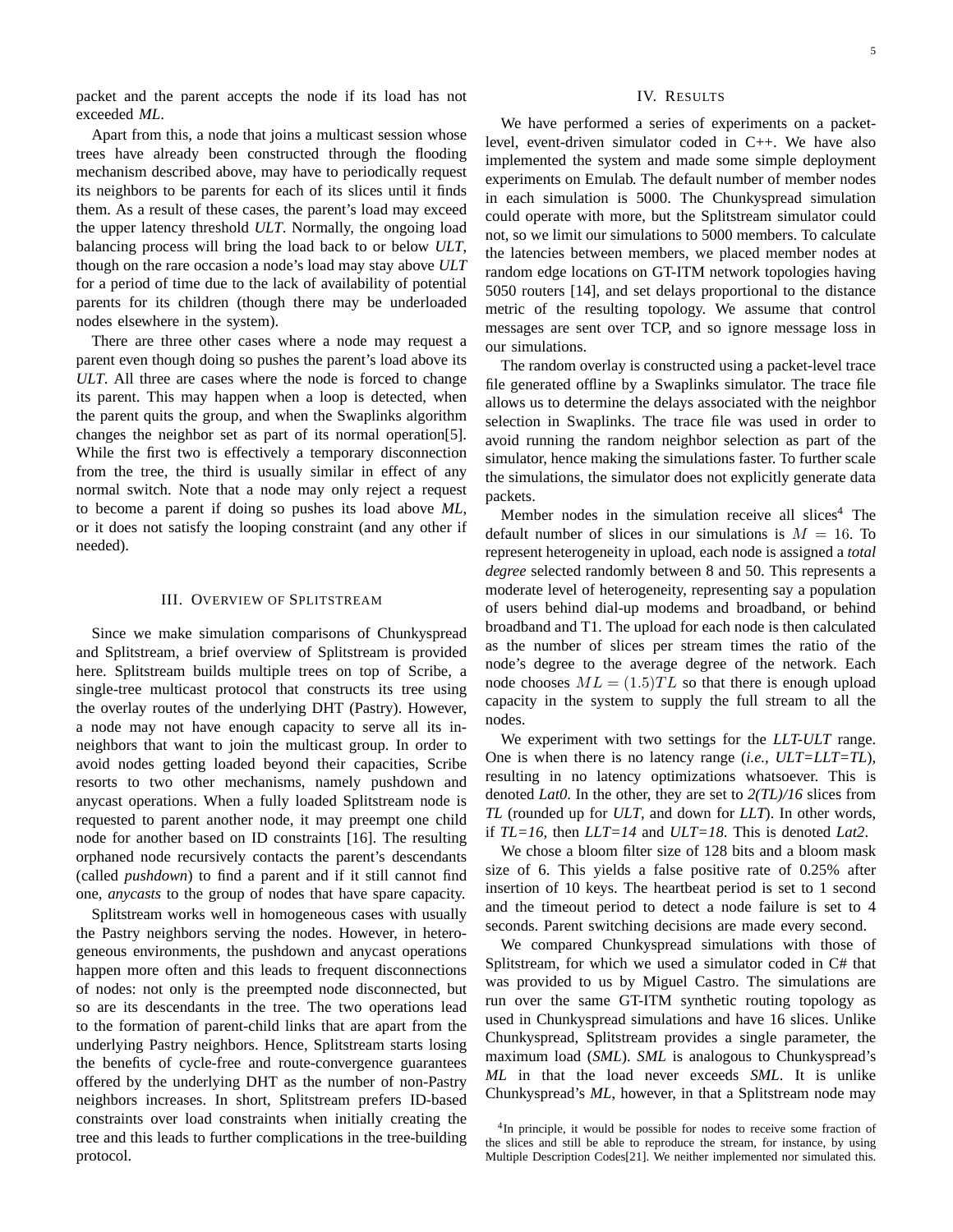easily settle on a sustained transmission rate of *SML*, whereas a Chunkyspread node may temporarily trasmit at *ML*, but will quickly move towards the *LLT-ULT* range. As a result, we need to interpret *SML* differently from *ML*, and an apples-to-apples comparison is not really possible.

Because of this difference, in one case we treat *SML* to be equivalent to *ML* (denoted *SS(1.5)*). That is, we set it to be 50% above the number of slices (*SML=1.5TL*) where *TL* is the target loads for the corresponding nodes in Chunkyspread. In the other case, however, we try to treat *SML* as though it were equivalent to *ULT*. As such, we set *SML=(1.2)TL* to compare with *Lat2* (denoted *SS(1.2)*). To compare with *Lat0*, we tried setting *SML=TL*, but Splitstream does not converge in this case, so instead we use *SML=(1.1)TL*, denoted *SS(1.1)*. Splitstream has a time-out parameter that determines how long a node should wait for the result of an anycast operation before trying again. This parameter is set to 4 seconds. A value less than this tended to result in too many unnecessary anycast operations.

We have broadly considered four scenarios to evaluate our protocol. The *static* scenario is when all overlay nodes are already part of the random graph and the tree building starts from the first instant; this is useful in analyzing the load-latency algorithm without any churn. The *join* scenario happens when there are 3750 overlay nodes already in the network and the rest (1250 nodes) join at a rate of 50 joins per second from the  $20^{th}$  second by which time most of the originally present nodes have reached a steady state. This scenario is more realistic and can possibly be a live event that attracts a large audience within a short span of time. The *bursty* scenario is the pathological case when a certain percentage of the nodes fail at the *same time instant*; this is helpful in analyzing the robustness of the protocol against node failures. To understand the effect of more realistic scenarios on our protocol, we simulated Chunkyspread under *continuous churn* in which nodes join and leave at the same time. The Swaplinks simulator did not have functionality provided for locality-awareness. To determine the effect of adding locality to the random graph, in addition to the random neighbors selected by Swaplinks, some number of nearest neighbors were added to the neighbor set of each Chunkyspread node only for the simple static scenarios.

**The static and the join scenarios** We first present a comparison study between Splitstream and Chunkyspread followed by an evaluation on the convergence and the control overhead of Chunkyspread.

*1) Comparisons with Splitstream:* In the first set of experiments, we analyze the tradeoff between load balance and latency in Chunkyspread and compare them with Splitstream. We introduce the term *excess load percentage* to quantify load in the protocols. It is defined for every node as follows.

$$
Excess\; Load\; Percentage\;=\;\frac{Node's\; Load\; -\; TL}{TL}\% \;\;(1)
$$

This parameter quantifies how close nodes reach their target load and hence the degree of fairness provided by the protocol. A value of 0% implies that the node has perfectly reached its  $TL$ , while a value of  $-100\%$  means that the node has

zero load. The maximum value of this parameter is bound by  $\frac{100.(ML-TL)}{TL}$ % which is 50% in our Chunkyspread simulations.

We use two parameters to evaluate the latencies: the maximum and the average overlay latencies over the slices obtained at each node. The latencies are normalized with respect to the median value of the network latencies between overlay nodes. We chose not to use the *network stretch*<sup>5</sup> parameter to evaluate our latencies. Network stretch may not give a true picture of what the latencies are: for example, a high network stretch could actually be due to high latency or could be due to a low network latency with the true source.

Figure 2 shows the cumulative distribution function (cdf) of the excess load percentage of nodes in Chunkyspread after steady state was reached. We observe that *Lat0* performs quite well in both the static and the join scenarios: more than 80% of the nodes reach exactly their *TL* in the static scenario while around 90% of the nodes reach their *TL* in the join scenario. With the latency phase added, Chunkyspread still performs well: almost 90% of the nodes are within 25% of their *TL* values in the *Lat2* case in both the join and static scenarios. The maximum fraction of excess load that any node reaches is about 20%. Apart from the good load balance, we observe comparable performances of the join and the static cases which indicates that the protocol can function at high join rates as good as in cases without any churn at all. The heavy tails observed on the negative side of the x axis in these curves are because of imperfect configurations of node connectivity.

Figure 3 shows the cdf of the maximum and average overlay latencies normalized with the median of the network latencies between nodes in the network. The x-axis is shown in log scale. The cdfs have been plotted for the *Lat0* and the *Lat2* cases. We first observe that *Lat0* yields very high latencies in both the static and the join scenarios, which is expected since *Lat0* is completely 'latency-blind'; this can be seen from the maximum latencies of *Lat0* in both the static and the join cases. We observe significant improvements in latencies with *Lat2*. The  $90<sup>th</sup>$  percentile values of the maximum latencies in both the static and the join cases are around 7 and 9 respectively while the same for the average latencies are around 4 and 6 respectively. The difference between the maximum and the minimum latency values gives us an idea of how long it takes to receive all the slices for the same block of the stream and hence the size of the application buffer required to counter losses while waiting for the full block. We note that the latency for any slice experienced by a node is bounded below by its network latency to the true source. Then, for example, if we assume the median network latency were around 50 milliseconds, then a 500 millisecond buffer is necessary to successfully play out the stream *in the steady state* even if losses due to factors such as churn or congestion are not considered. We also found that 90% of the nodes experience average latencies of at most twice the minimum overlay path length between the true source and the nodes for *Lat2* which again indicates its effectiveness.

<sup>5</sup>A common term used in the literature that is defined as the ratio of the measured overlay latency to the network latency between the true source and the node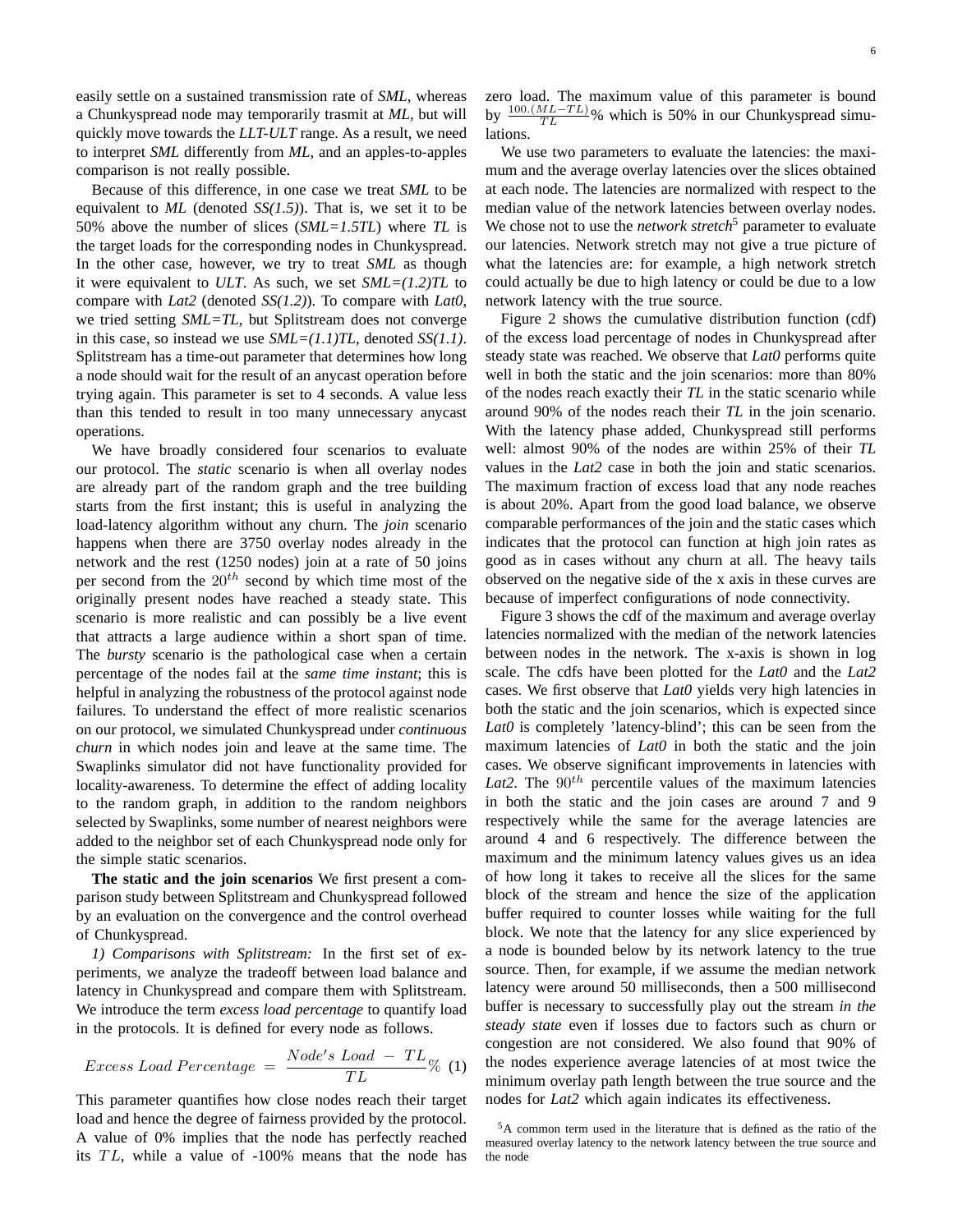



Fig. 5. Maximum and average latency distribution Fig. 6. Initial Startup time in Chunkyspread in Splitstream Fig. 7. Initial startup time in Splitstream

Let us now see how Splitstream fares with respect to load and latency. Figure 4 shows the cdfs of the excess load percentage values for  $SS(1.1)$ ,  $SS(1.2)$  and  $SS(1.5)$  for each of the join and static cases. As expected, a considerable number of nodes get saturated to their *SML* values and the percentage of such saturated nodes increases as  $\frac{SML}{TL}$  values decrease. For example, the percentage is 35% for  $\overline{SS(1.5)}$ , 60% for  $SS(1.2)$ and 85% for SS(1.1) in the join cases. This is in stark contrast to the excess load percentage distribution that Chunkyspread's *Lat2* and *Lat0* yielded. We also find that the join case has a worse load balance than the static case, since the newly joined nodes are not provided enough opportunities to supply the slice unless an orphaned node or another newly joined node requests for a slice. In Chunkyspread, the load balance algorithm ensures the newly joined nodes also participate in supplying the slices.

The graph in Figure 5 shows cdfs of the average and maximum latencies in the static and the join cases. We note that both the average and the maximum latencies showed very marginal improvements as  $\frac{SML}{TL}$  was increased with both the static and the join scenarios performing comparably. The comparable performances show that curbing the spare capacities do not have a significant effect on the latencies. We have presented only SS(1.5) here for clarity. The  $90^{th}$ percentile values of the average latencies for both the static and the join scenarios are close to 8; this is greater than Chunkyspread's Lat2 values but still quite comparable. However, the maximum latencies show really high values. SS(1.5) yields  $90<sup>th</sup>$  percentile values of around 20 in both the static and the join scenarios; it also displays a heavy tail, almost reaching 30. These are in fact comparable with (static) Chunkyspread's *Lat0* values. The reason for the high maximum latencies is that with heterogeneity, more (random) non-DHT parent-child links are formed which are not necessarily latency-optimized unlike their DHT counterparts. The huge difference between the average and the maximum latencies requires an application buffer of considerable size and this buffer is to just counter losses due to delays in the slice arrivals for the same stream. In the example that we had considered for Chunkyspread above, Splitstream nodes may require a 1.5-second buffer in the steady state just to counter losses due to late arrival of slices.

We observe a similar trend with the maximum hop length (from the true source) at each overlay node. While Chunkyspread's *Lat*2 yields a  $90<sup>th</sup>$  percentile hop lengths of around 8 in both the join scenarios, Splitstream's values are as high as 30. This reflects poor resilience in Splitstream's trees.

We define the *initial startup time* of a node as the time taken since its joining the multicast session, for it to start receiving the entire stream. While this quantity is clearly defined in Chunkyspread, it is not in Splitstream, since a node that has started to receive its stream from all its trees can potentially get orphaned from one or more trees. Hence, we include all the time durations during which nodes are disconnected from the tree due to such preemptions, into the initial startup time. Note that the disconnection due to orphaning a node will lead to disconnections of its descendants in that tree, if any.

Figure 6 shows the cdf of the initial startup time for Chunkyspread. We find that the  $90<sup>th</sup>$  percentile value in the join scenario is about 8 seconds while it is 7 seconds in the static scenario. The reason for the difference is the fact that the static scenario is run with locality which enables faster tree construction. In the graph, *Red 3* denotes the case where the stream is encoded with 3 redundant slices, hence it is enough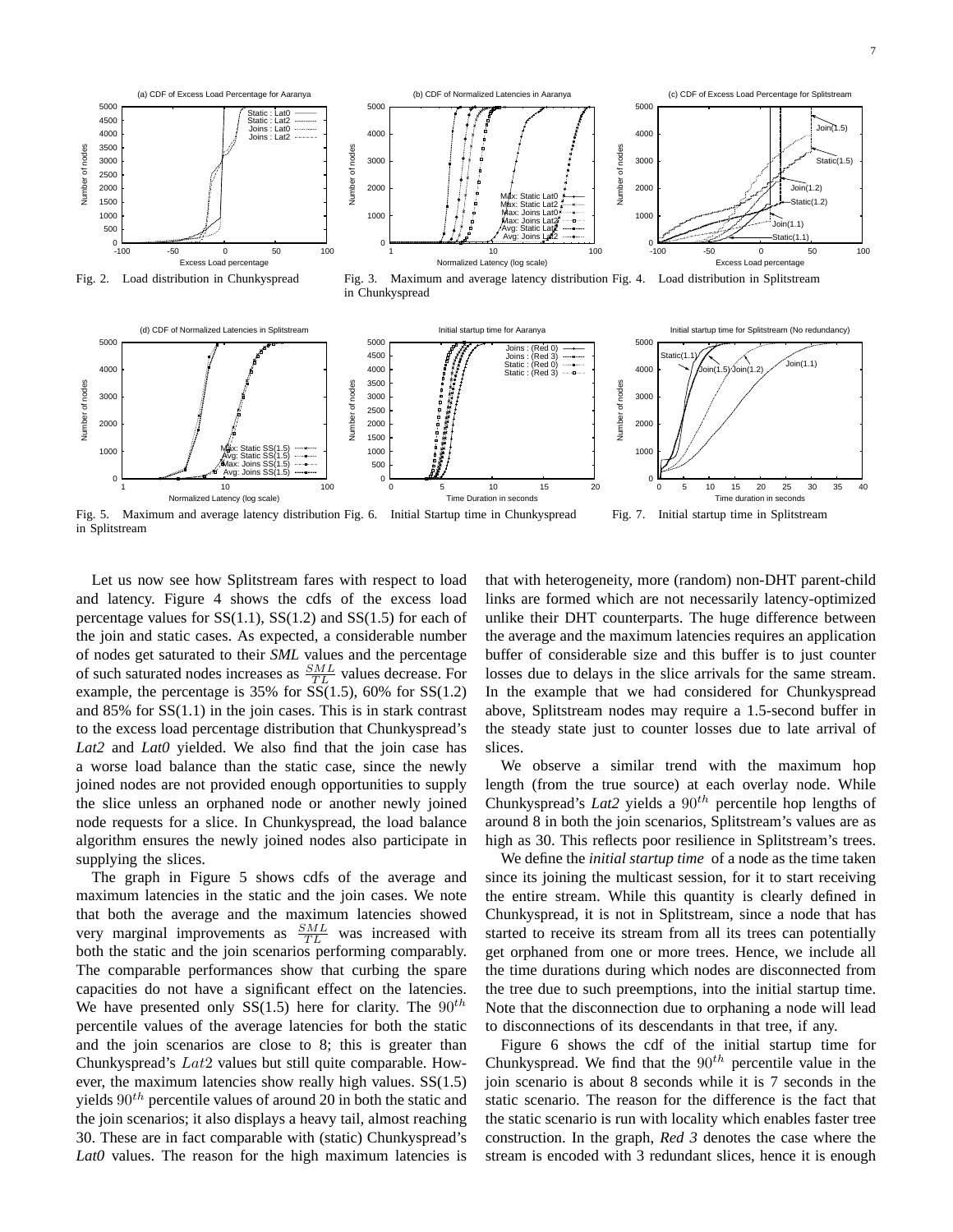if the node gets any 13 out of the 16 slices to obtain the full stream. We find that in the static case, the  $90<sup>th</sup>$  percentile value for *Red 3* is less than 6 seconds.

Figure 7 shows the initial startup times of Splitstream. As claimed in [11], the system performs well in the static case with even SS(1.1) yielding a  $90^{th}$  percentile value of around 8 seconds which is comparable with Chunkyspread's values. Expectedly, as spare capacities decrease, performance worsens. SS(1.5) performs comparable to Chunkyspread in the join scenario, with a  $90<sup>th</sup>$  percentile value of around 9 seconds. But with decreasing  $\frac{ML}{TL}$  values, the startup time shoots up to 17 and 26 seconds for  $SS(1.2)$  and  $SS(1.1)$  respectively; this is in a good contrast to the static case. As nodes join, many of the existing nodes have already been saturated to their *SML* values and the newly joined nodes result in more anycast and pushdown operations. We note that with Chunkyspread, the load balance algorithm ensures that the spare capacities are distributed across nodes even when nodes are joining at a high rate.

*2) Time to convergence:* We now assess the convergence properties of our algorithm. For our protocol, the convergence time is the time taken till the last switch is successfully completed. We noted for every node the last time instant that it had completed a switch in the system. We observed that *Lat0* converged quite well in both the static (18 seconds) and the join (70 seconds) scenarios. We also saw that while *Lat2* converged within 60 seconds in the static scenario, it took around 120 seconds to converge in the join scenario, which was 75 seconds after the last join took place. In contrast, Splitstream reaches a steady state as soon as the last orphan node gets a parent. Hence its convergence time is actually the startup time that we discussed earlier.

Figure 8 shows the excess load percentage per node as the simulation proceeds in the case of *Lat2* for the join scenario. The maximum and the  $95<sup>th</sup>$  percentile curves peak to  $ML$ during the first 10 seconds of the simulation after which the algorithm brings both the curves down to within the target upload interval in the next few seconds. The second peak arises after nodes start joining and stays till 10 seconds after the last node had joined the network. Though there are nodes saturated to their *ML* values (50%) during this time period, the  $95<sup>th</sup>$  percentile and the median curves are close to the target loads (30% and 10% respectively) which show that there is a considerable number of nodes with spare capacity that can serve a newly joined node quite fast.

Figure 9 shows the normalized average latency over the slices of nodes as the simulation proceeds in the static scenario. We observe that the load phase of the algorithm shoots the latency up initially, but then, the latency phase of the algorithm steadily brings it down. The peaks in the  $95<sup>th</sup>$ percentile curves of the average and the maximum latency values show that Chunkyspread may need to maintain an application buffer of a considerable size for the temporary period of time when the load phase of the algorithm is more dominant than the latency phase; such cases happen after there is churn or after the true source kickstarts the multicast session.

*3) Control Overhead:* Next, we evaluate the the control overhead incurred by nodes in the network due to switch messages. Figure 10 shows the number of switch messages sent per node per second over the simulation time of 200 seconds when *Lat2* is run in the join scenario. The peaks correspond to the time when nodes are joining the system and also after the true source kickstarts the multicast session. Though the dominant peak value of the maximum number of switch messages sent by any node is 60, the peak values of the  $95<sup>th</sup>$  percentile and the median values of the switch messages are about 20 and 8 messages per second per node respectively. This indicates a modest overhead amongst Chunkyspread nodes even at a high join rate. Apart from this, we observed that around 50% of the switch messages sent during the joining phase account for failed switch requests.

**Bursty failures:** To quantify data losses due to node failures, we measure the time during which nodes are disconnected from one or more trees. We measure the *recovery duration* for each node, which is defined as the time duration calculated from the instant nodes *detect* failures of their neighbors till they get connected back to the trees. It is to be noted that during the recovery period, nodes are disconnected from the tree and so are its descendants. Hence, while a node is trying to recover from a parent's failure, this duration that its descendants are disconnected also get accounted to the descendants' recovery duration (since an ancestor is trying to recover on their behalf).

Figure 11 shows the cdf of the recovery duration when 10% of the 5000 nodes fail at the  $30<sup>th</sup>$  instant, at various levels of slice redundancy. We find that both the protocols recover quite fast with  $90<sup>th</sup>$  percentile values of about 5 seconds and 8 seconds in *Lat2*, and SS(1.2) respectively. *Lat2* performs better than *Lat0* primarily because the former yields lesser hop lengths which, as mentioned before, leads to better resilience. On adding redundant slices, we find a drastic improvement in the recovery times. For example, with a redundancy of 3 slices, more than 50% of the Chunkyspread nodes are not disconnected at all and the maximum recovery duration is around 2.5 seconds. The maximum control overhead experienced by any Chunkyspread node is 42 messages per second per node just after failures were detected while the median value is just 12 messages per second per node during this time.

Splitstream performs worse than Chunkyspread when 50% of the nodes fail at the same instant. Figure 12 shows the recovery duration in such a scenario. With *Lat*2, the  $90<sup>th</sup>$ percentile recovery time is 10 seconds while it is at least 15 seconds for Splitstream. When redundancy is added, there is a good improvement in the recovery duration: the  $95<sup>th</sup>$ percentile value for Chunkyspread is just 5 seconds in the case when 3 redundant slices are added. This just goes to show Splitstream's inability to handle a huge failure burst. The problem, we suspect, is the high hop lengths that Splitstream incur, which affects its robustness to node failures.

**Effect of other parameters:** We tried to see the effect of altering parameters such as the number of slices (beyond 16 slices), degree of heterogeneity and the number of neighbors on the protocol. We largely observed that these parametric changes do not result in significant changes to the protocol performance. More details can be found in [26]. We have also made preliminary simulation experiments on applying tit-for-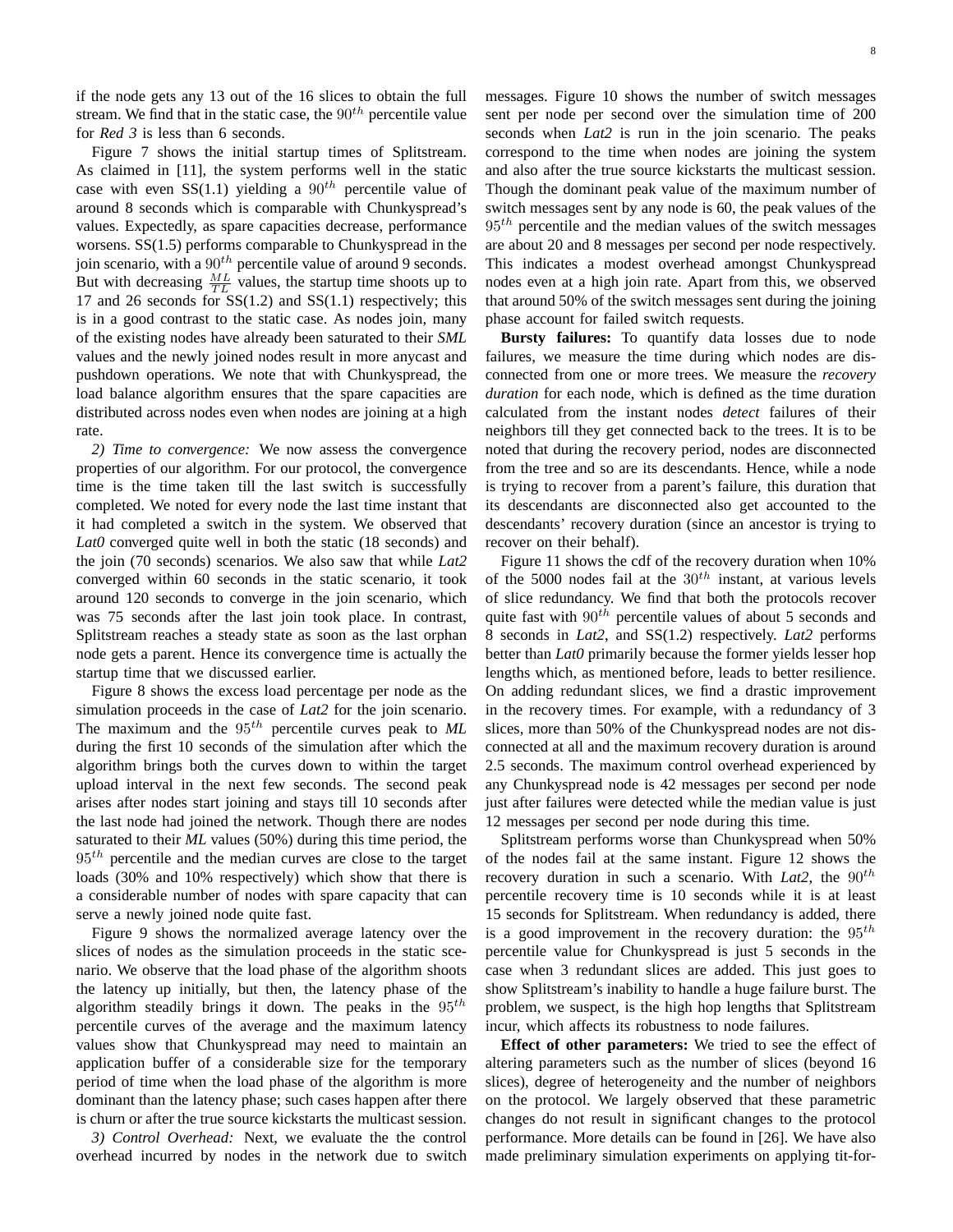

Fig. 8. Load of nodes over the simulation time in Fig. 9. join case (Lat2) simulation time in the static case



Fig. 11. Recovery duration for 10% burst







messages over simulation time

Fig. 13. Total playback disruption duration across slices for various buffer sizes

CDF of Hop lengths

Lat0 Lat1 Lat2

0 5 10 15 20

Hop length



Fig. 14. Percentage playback disruption duration with 5s buffer



Fig. 15. Emulation result: CDF of Load Distribution Fig. 16. Emulation result: CDF of Hop lengths

Number of Nodes

Number of Nodes

tat constraints in the protocol [26].

**Churn scenario:** We have so far considered isolated node joins and failures in our simulations. As we had already noted, a more realistic churn scenario would be to consider one in which nodes join and leave at the same time. The scenario that we have studied is similar to the one tested in [16]. We consider Poisson arrivals at 10 joins per second, and pareto stay times with a minimum duration of 90 seconds and a mean of 300 seconds (which implies the pareto parameter  $\alpha$  =  $\frac{10}{7}$ ). Pareto is a heavy-tailed distribution which is typical of the behavior of users in such environments[15]. The churn happens for the first 1000 seconds after which the remaining live nodes are allowed to settle down for the next 200 seconds.

The disconnection time intervals are noted at every node for every slice; these are the time intervals when the node is disconnected from the slice tree due to an ancestor's failure. After obtaining the disconnection durations at every slice, we simulated an application playback buffer offline for each slice at every node to calculate the duration when there is

no playback. This parameter is called the playback disruption duration. Figure 13 shows the cdf of the total playback disruption duration at every slice of all nodes for various buffer sizes. With no buffer at all (which corresponds to the 0 second buffer size), we find that the  $90<sup>th</sup>$  percentile value is 20 seconds and this value decreases steadily as the buffer size is increased. For example, with a 5 second buffer size 85% of the slices are not disrupted at all and the  $90<sup>th</sup>$  percentile disruption duration is 1 second. From this graph, we infer that most of the disruptions are of short duration and can be recovered using a buffer of modest sizes. The heavy tail in the graph was due to one particular slice of a node for which it was not able to find a parent as the bloom filter condition yielded false positives for the parents which could have supplied the slice. An obvious solution to prevent this from happening is to either request for more neighbors or join all over again.

To better show this fact, we observe the cdfs of the percentage of disruption duration over the lifetime of nodes in the system, for various levels of redundancy in Figure 14.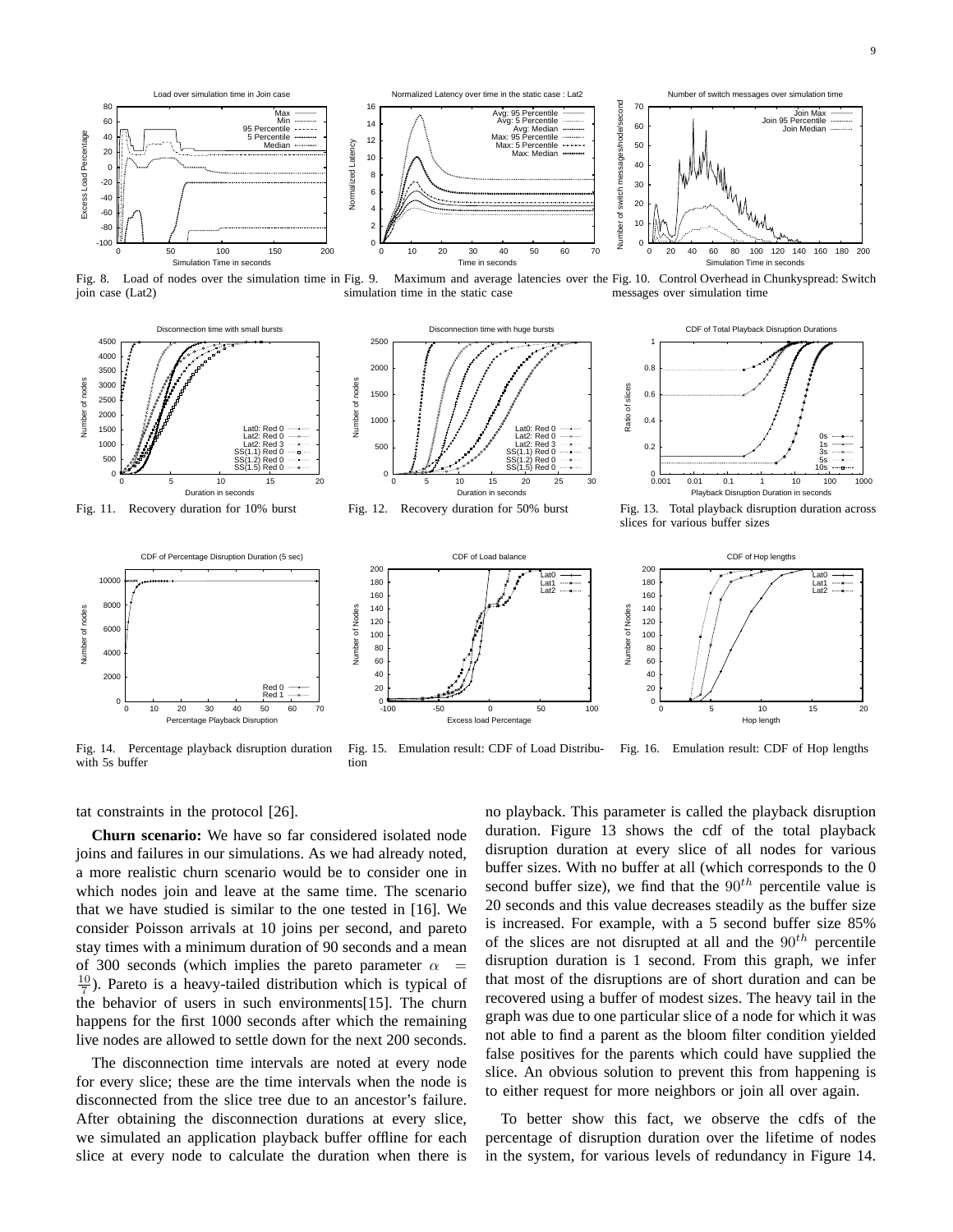For example, at a redundancy of 1 slice, a node is said to be disrupted if its playback buffers are disrupted for at least two slices. With no buffer at all (not shown), almost 60% of the nodes are disrupted at the first slice for more than 60% of the time. But as more redundant slices are added, we find that the disruption percentage decreases. In particular, with a redundancy of 4 slices, 90% of the nodes are not disconnected at all. Further, with a 5-second buffer, we find that no node (barring the heavy tail) is disrupted for more than 10% of its lifetime, as can be observed in Figure 14. From these graphs, we observe the tradeoff between the buffer size, redundancy and the playback disruption duration, which is fundamental to any streaming protocol.

**Emulation:** We have also made small deployment experiments in Emulab and have tested our protocol on a cluster of machines. The system was tested on 200 nodes emulated on a set of 50 machines, with the delays obtained from a 100 router transit-stub graph. A 100 Kbps stream was split into eight 12.5 Kbps streams and sent across multiple trees. The stream was multicast by the true source after it received its first set of 8 neighbors. As a first step, we have used hop length as the latency reduction parameter<sup>6</sup>. The system was run for 20 minutes and a snapshot of the data was taken at the  $10^{th}$  minute. we chose a moderate level of heterogeneity with the degree distributed uniformly between 8 and 40 neighbors. Figures 15 and 16 show the load distributions and hop lengths for the *Lat0*, *Lat1* and the *Lat2* cases. The trends in the graphs are quite similar to the ones that we had obtained in our simulations.

## V. RELATED WORK

There has been considerable work in the past on single-tree multicast protocols[8], [7], [22], [10], [23]. Since none of these effectively support heterogeneity, we restrict our discussion of related work to multi-path multicast protocols.

Bullet [9] splits the stream into multiple blocks and uses a single tree on top of a mesh. Nodes receive only a subset of the blocks from their parents in the tree, the remaining blocks retrieved from other nodes randomly chosen using a distributed algorithm called *RanSub*. Bullet however incurs a high control overhead due to this scheme of orthogonally retrieving packets.

Chainsaw [12] and Coolstreaming [2] are swarming-style data-driven multicast protocols that do away with trees to improve resilience. Each overlay node (proactively or reactively) notifies neighbors of data arrivals and employs a pull-based approach to retrieve blocks. Though Coolstreaming has been used in the Internet for TV broadcasts, it is still not known completely how these protocols fare in heterogeneous and noninfrastructural settings.

[15] assessed the feasibility of overlay multicast protocols supporting large-scale live streaming applications by analyzing real-world Akamai traces; using these traces along with online and offline bandwidth measurements, they concluded that real-world hosts indeed have enough bandwidth to support themselves in most cases. [3] describes a probabilistic scheme

<sup>6</sup>Swaplinks does not retrieve locality-aware neighbors, hence hop length can still be a reasonable parameter.

to improve resilience in tree-based multicast, according to which each node apart from the usual tree forwarding, probabilistically forwards data to a random node in the overlay. This scheme, however can incur a high overhead in heterogeneous settings. [16] points out the limitations in the applicability of Scribe in heterogeneous environments especially with respect to its anycast and pushdown operations. [4] uses trace-based simulations to show that placing nodes with desirable properties higher up in the trees can improve the performance of tree-based multicast protocols.

## VI. CONCLUSION AND FUTURE WORK

Chunkyspread represents a new point in the P2P multicast design space: one that has the efficiencies associated with trees and the simplicity and scalability associated with unstructured networks. At the foundation of Chunkyspread is the ability to build random sparse overlay graphs with tight statistical control over heterogeneous node degrees. This foundation, combined with a simple loop-detection mechanism based on bloom filters, provides a framework whereby different constraints and optimizations can be emphasized, depending on the application.

To date, we have focused on large-scale, non-interactive applications like the broadcast of a sporting event, at a range of volumes (text, audio, or video formats). Here, control over load is more important than latency, though in this paper we show nevertheless that significant improvements in latency can be made if load control is relaxed slightly. We also show apples-to-apples comparisons with Splitstream, and find that Chunkyspread performs better across the board, and significantly better with respect to control over load.

While preliminary results with severe churn are promising, more work needs to be done to understand the trade-offs between packet loss, packet delay (buffering), and stream volume (packet coding schemes). This understanding needs to be developed for both tree-based and for treeless approaches such as Chainsaw. Our intuition is that neither approach in its pure form will perform really well, and that some form of hybrid approach is called for.

Preliminary results with tit-for-tat also show promise, though once again there is much work still to be done. We hope to explore a range of tit-for-tat mechanisms, including both social and irrational behavior. Tit-for-tat also needs to be examined for both tree-based and treeless approaches.

While we believe that gaining a better understanding of severe churn and tit-for-tat represent the most fruitful areas of research, we still need to consider ways to improve Chunkyspread. For instance, we feel that Chunkyspread as designed, has too many parameters that need to be set. Is it possible for Chunkyspread nodes to self-tune based on observations within the overlay, possibly achieving parameterless operation? Also, while the Chunkyspread framework does provide something of a generic constraints-and-optimizations framework, we still find ourselves selecting specific parameters for specific optimizations. Can we generalize the framework further, for instance allowing application developers to simply supply high-level policies about various criteria of interest?